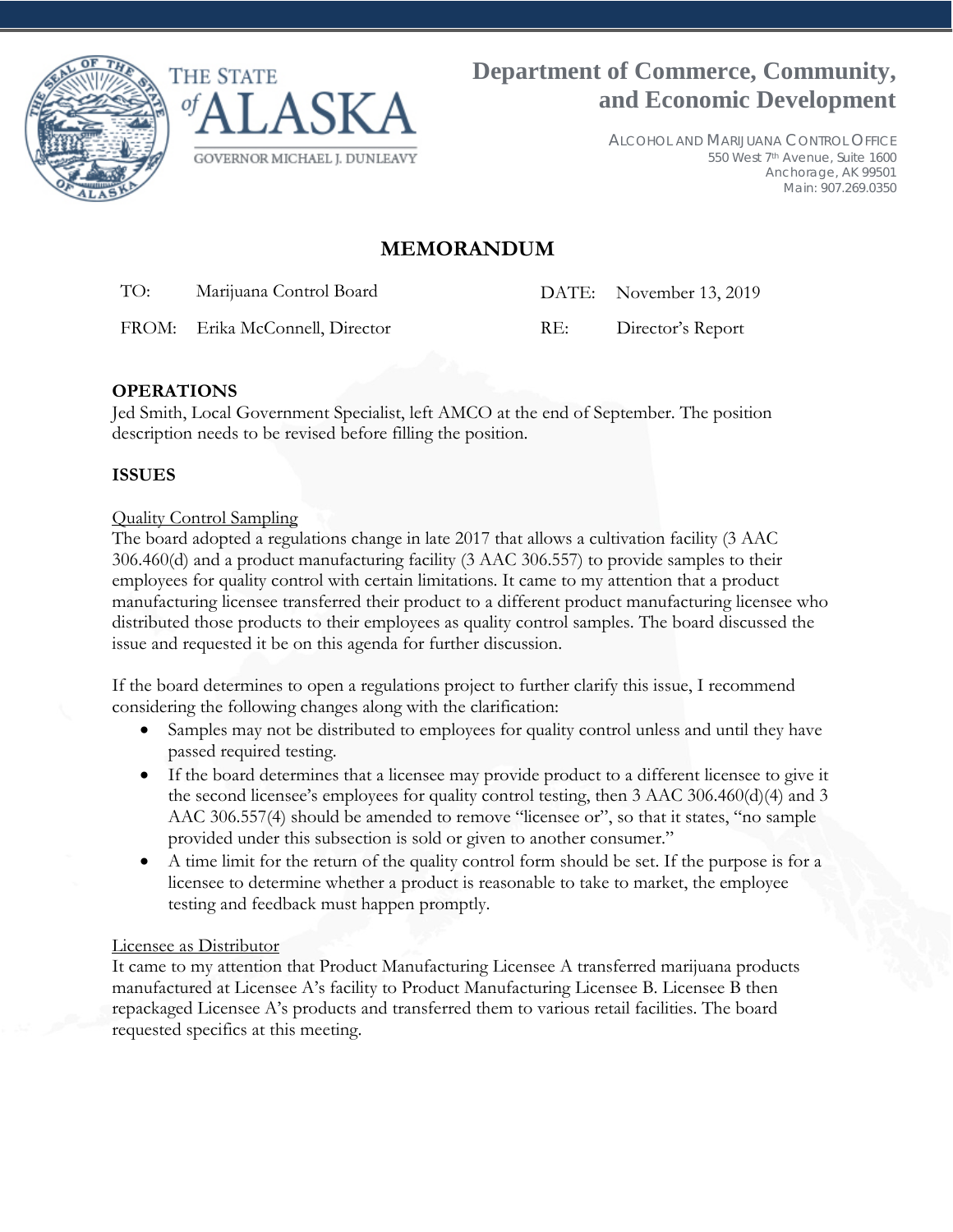Director's Report MC Board November 13, 2019 Page 2

On July 16, 2019, Herban Extracts #14432, a product manufacturing facility, made 166.8 grams of "Skywalker OG" out of 1,300 grams of Skywalker OG trim from two different packages, as a production lot with package tag \*002742. The concentrate passed testing on July 20, 2019.

On July 24, 2019, Herban Extracts used 110.8 grams from package \*002742 to package 100 grams of "0.5 gram Skywalker OG Vape Cartridge" in package \*003012. (Unclear what happened to 10.8 grams—looking into that.) Herban Extracts has four different vape cartridges approved—it is not clear in Metrc which approved product was made.

Package \*003012 was transferred from Herban Extracts #14432 to Lady Gray Gourmet Medibles #12254, another product manufacturing facility, on July 26, 2019. Between July 27 and August 9, Lady Gray Gourmet Medibles created six different packages in order to send between 5 grams and 20 grams of "0.5 gram Skywalker OG Vape Cartridge Herban Ex" (renamed by Lady Gray) to various retail stores.

#### Testing

Chair Springer asked me to provide information about what proficiency testing is available. I am aware of two companies that offer proficiency testing for marijuana: Emerald Scientific and Phenova. Information about what tests they offer, taken from their websites, is attached to this report.

| <b>Shiga-Toxin Producing</b> | Total # of Tests | # of Failed Tests | % of Failed Tests |
|------------------------------|------------------|-------------------|-------------------|
| E.coli (STEC) Bacteria       |                  |                   |                   |
| Total E. coli Tests          | 17,504           | 31                | 0.18              |
| Bud/Flower                   | 12,385           | 16                | 0.13              |
| Concentrate                  | 1,118            | $\left( \right)$  | 0.00              |
| Edible                       | 1,173            | $\left( \right)$  | 0.00              |
| Immature Bud                 | 97               | $\left( \right)$  | 0.00              |
| Immature Plants              |                  | U                 | 0.00              |
| Leaf/Trim                    | 440              | $\left( \right)$  | 0.00              |
| Non-Edible                   | 24               |                   | 29.17             |
| Pollen                       | 6                |                   | 16.67             |
| Sample Bud/Flower            | 2,201            |                   | 0.32              |
| Sample Leaf/Trim             | 45               |                   | 0.00              |
| Seeds                        | 9                | $\left( \right)$  | 0.00              |
| Wet Whole Plant              | 4                | $\Box$            | 0.00              |

Testing Statistics from program inception to 10/25/19:

| Salmonella Species     | Total # of Tests | # of Failed Tests | % of Failed Tests |
|------------------------|------------------|-------------------|-------------------|
| Bacteria               |                  |                   |                   |
| Total Salmonella Tests | 17,500           |                   | $0.01\,$          |
| Bud/Flower             | 12,383           |                   | 0.02              |
| Concentrate            | 1,118            |                   | 0.00              |
| Edible                 | l 173            |                   | 0 OO              |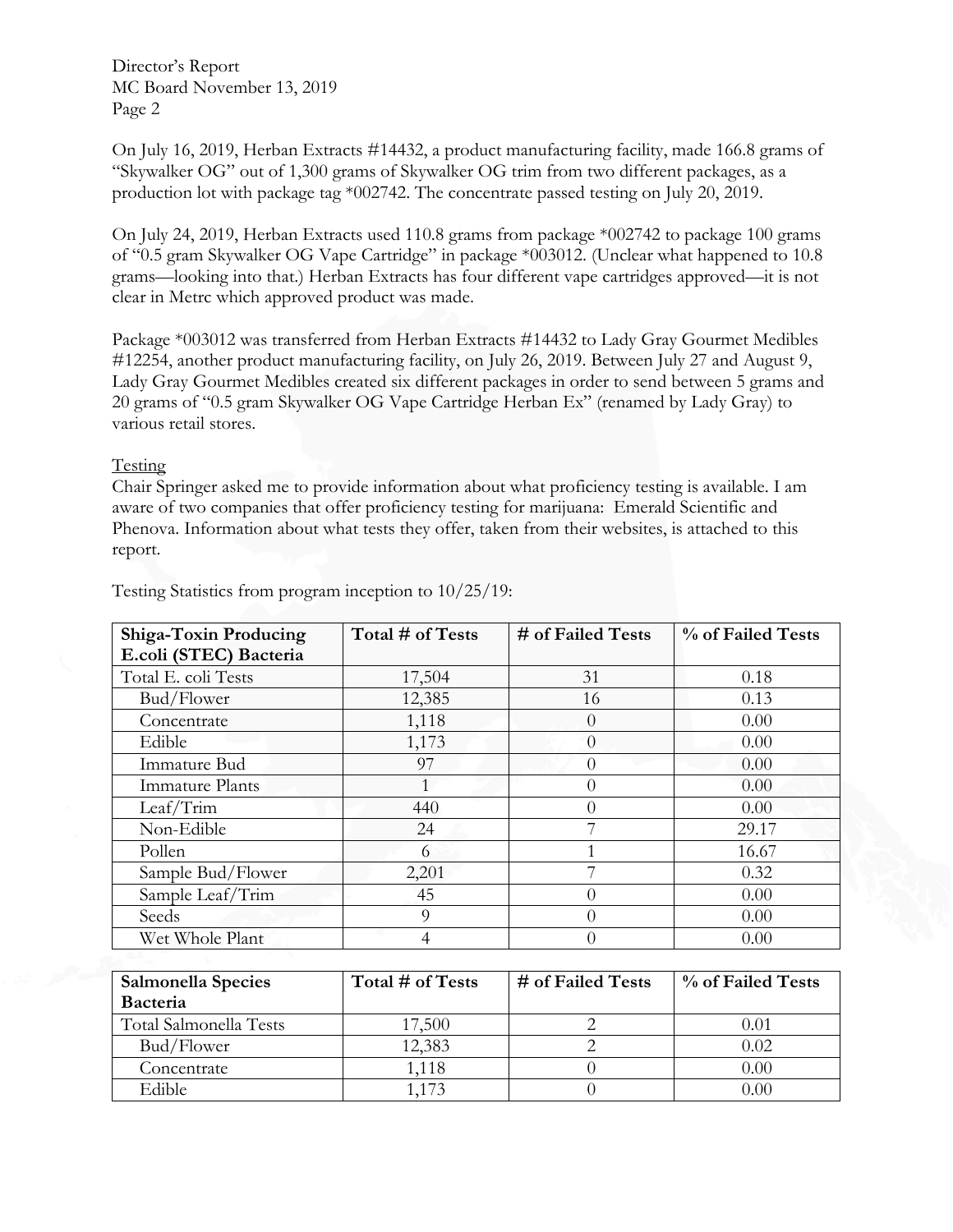Director's Report MC Board November 13, 2019 Page 3

| Salmonella Species     | Total # of Tests | # of Failed Tests | % of Failed Tests |
|------------------------|------------------|-------------------|-------------------|
| <b>Bacteria</b>        |                  |                   |                   |
| Immature Bud           | 97               |                   | 0.00              |
| <b>Immature Plants</b> |                  |                   | 0.00              |
| Leaf/Trim              | 440              |                   | 0.00              |
| Non-Edible             | 23               |                   | 0.00              |
| Pollen                 | O                |                   | 0.00              |
| Sample Bud/Flower      | 2,200            |                   | 0.00              |
| Sample Leaf/Trim       | 45               |                   | 0.00              |
| Seeds                  | 9                |                   | 0.00              |
| Wet Whole Plant        |                  |                   | 0.00              |

| Microbials (Aspergillus fumigatus,<br>Aspergillus flavus, Aspergillus niger | Total # of Tests | # of Failed<br><b>Tests</b> | % of Failed<br><b>Tests</b> |
|-----------------------------------------------------------------------------|------------------|-----------------------------|-----------------------------|
| fungus)                                                                     |                  |                             |                             |
| <b>Total Microbials Tests</b>                                               | 22,578           | 505                         | 2.24                        |
| Bud/Flower                                                                  | 16,496           | 402                         | 2.44                        |
| Concentrate                                                                 | 1,135            |                             | 0.09                        |
| Edible                                                                      | 1,261            | 3                           | 0.24                        |
| Immature Bud                                                                | 110              |                             | 0.91                        |
| Immature Plants                                                             |                  | $\Omega$                    | 0.00                        |
| Leaf/Trim                                                                   | 464              | 12                          | 2.59                        |
| Non-Edible                                                                  | 24               | $\Omega$                    | 0.00                        |
| Pollen                                                                      |                  | $\left( \right)$            | 0.00                        |
| Sample Bud/Flower                                                           | 3,006            | 85                          | 2.83                        |
| Sample Leaf/Trim                                                            | 61               | $\Omega$                    | 0.00                        |
| Seeds                                                                       | 8                | $\Omega$                    | 0.00                        |
| Wet Whole Plant                                                             | 4                |                             | 25.00                       |

|  | Molds/Mildew/Filth       | Total # of Tests | # of Failed Tests | % of Failed Tests |
|--|--------------------------|------------------|-------------------|-------------------|
|  | Total Molds/Mildew/Filth | 23,668           | 214               | 0.90              |
|  | Tests                    |                  |                   |                   |
|  | Bud/Flower               | 12,472           | 156               | 1.25              |
|  | Concentrate              | 6,869            | $\theta$          | 0.00              |
|  | Edible                   | 1,232            | $\overline{2}$    | 0.03              |
|  | <b>Immature Bud</b>      | 97               |                   | 1.03              |
|  | <b>Immature Plants</b>   |                  | $\theta$          | 0.00              |
|  | Leaf/Trim                | 625              | 5                 | 0.80              |
|  | Non-Edible               | 36               |                   | 2.78              |
|  | Pollen                   | 6                | $\Omega$          | 0.00              |
|  | Sample Bud/Flower        | 2,236            | 47                | 2.10              |
|  | Sample Leaf/Trim         | 80               |                   | 1.25              |
|  | Seeds                    | 9                |                   | 11.11             |
|  | Wet Whole Plant          | 4                | $\theta$          | 0.00              |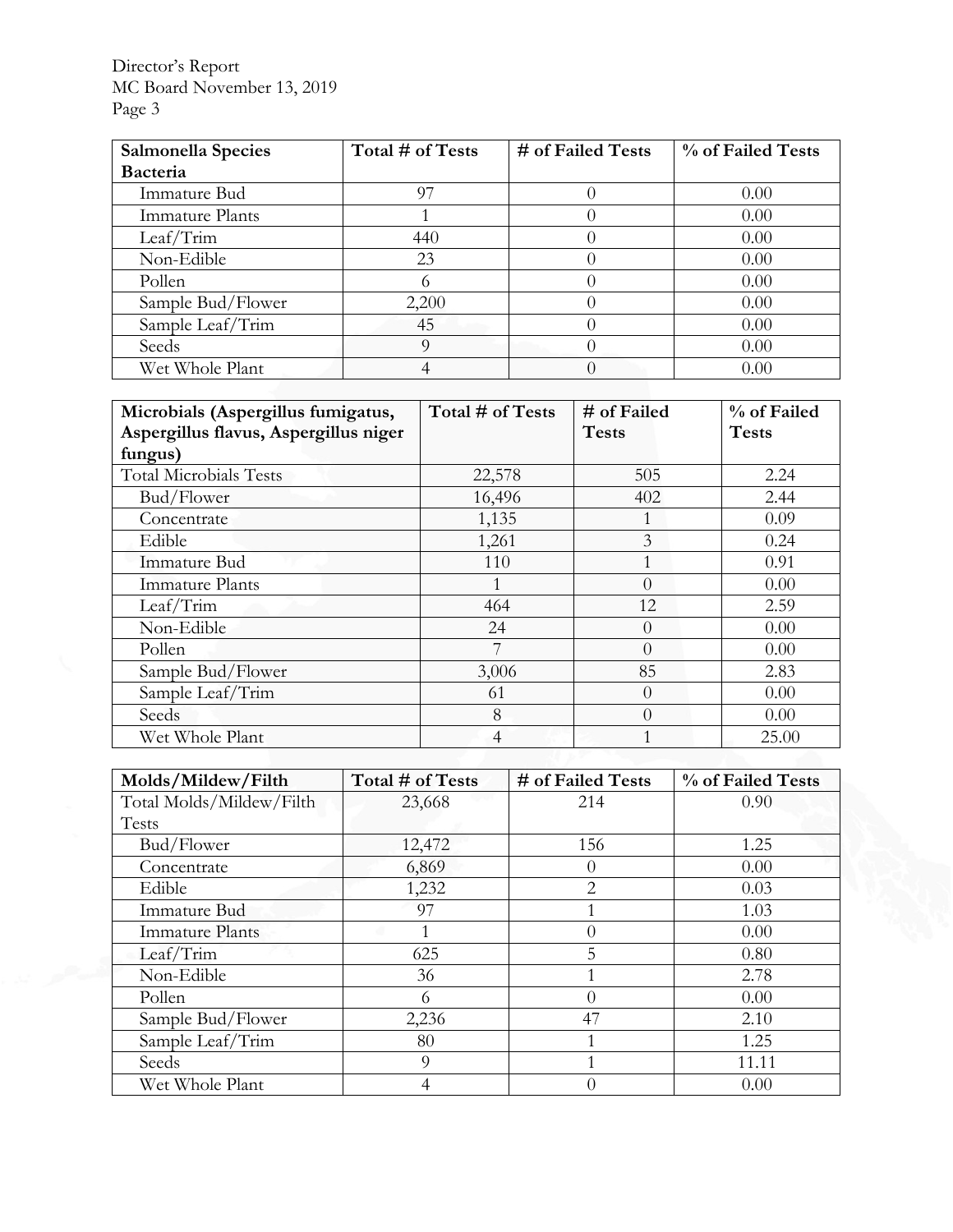Director's Report MC Board November 13, 2019 Page 4

| THC*                       | $\text{Total}$ # of Tests | # of Failed Tests | % of Failed Tests |
|----------------------------|---------------------------|-------------------|-------------------|
| Total THC Tests of Edibles | 1,493                     | 108               | $.234\%$          |

\* THC tests – pass/fail tests only for edibles. Failed test indicates either THC content not within 20% of target (3 AAC 306.645(b)(1)(B)(iii), or lack of homogeneity required by 3 AAC 306.560(2)

#### **REGULATIONS**

Attached to this report is a regulations projects status spreadsheet.

#### **NEXT MEETING**

The next MC Board meeting is scheduled for January 23-24, 2020, in Juneau. Applications must be complete and any other documents for the board must be submitted to our office by January 3, 2020, to be on the agenda.

# **STATISTICS**

Retail Sales Month Total Sales August \$18,372,173 2016 Total Sales \$1,689,329 September \$15,774,607 2017 Total Sales \$57,562,728 October \$18,068,521 2018 Total Sales \$130,475,707

Total retail sales from program inception to 10/31/19: \$338,232,311

# Taxes Assessed From Licensees Who Filed Returns

| Month  | <i>Taxes Filed</i> |                  |              |
|--------|--------------------|------------------|--------------|
| lune   | \$1,779,583        | 2016 Total Taxes | \$232,696    |
| July   | \$1,900,814        | 2017 Total Taxes | \$6,075,069  |
| August | \$1,994,197        | 2018 Total Taxes | \$15,697,268 |
|        |                    |                  |              |

Total taxes assessed from program inception to  $8/31/19$ : \$35,922,675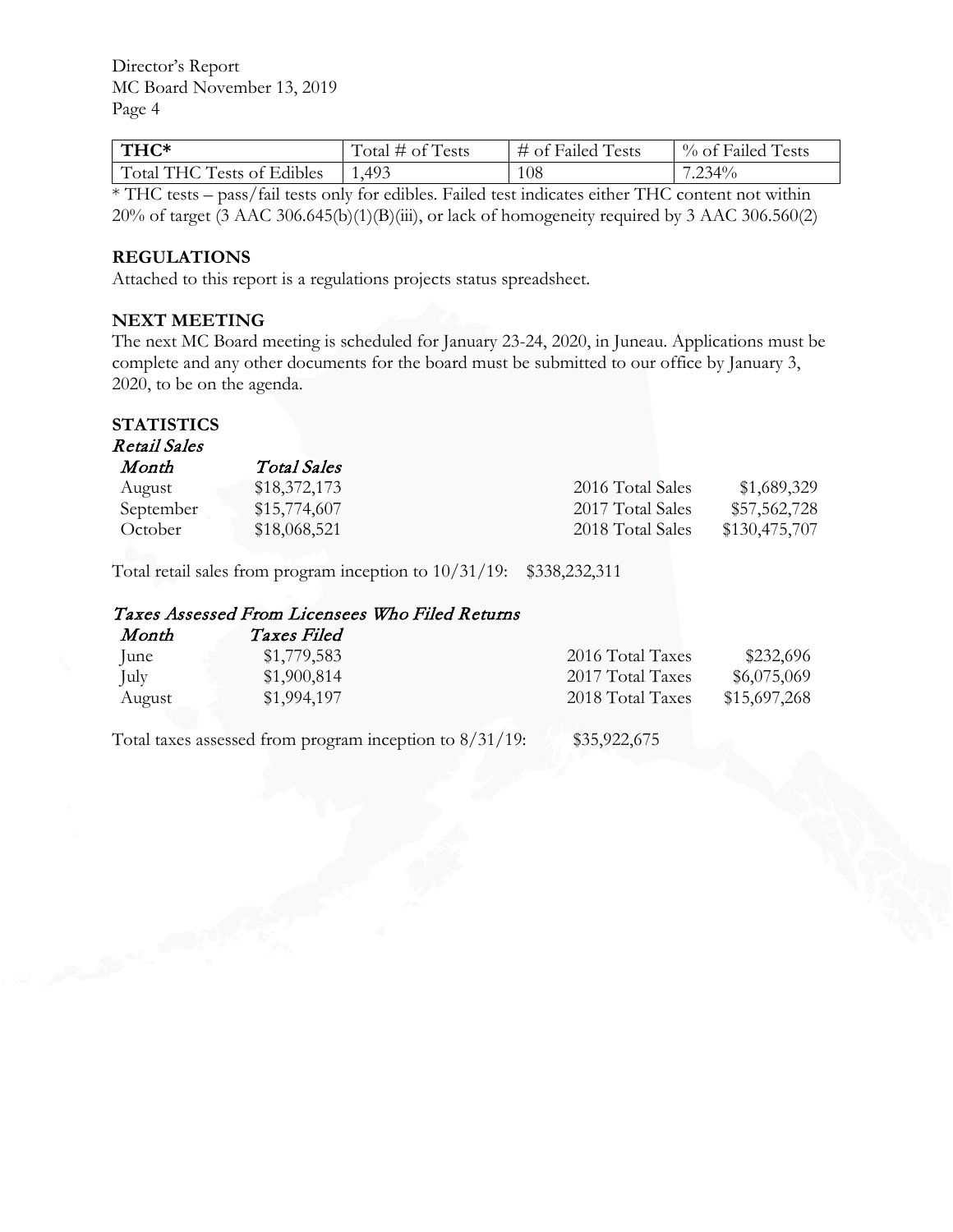#### **Proficiency Testing Information**

Emerald Scientific—tests available in Fall of 2019;<https://emeraldscientific.com/proficiency-tests/>

- **6 part Potency in Solution** cannabinoid analysis. Components: Acetonitrile matrix. (1 mL sample,  $10 - 1000 \mu g/mL$
- **5 part Potency in Hemp Oil** cannabinoid analysis. Components: Hemp Oil matrix. (1 mL sample,  $10 - 1000 \mu g/g$ )
- **5 part Potency in Olive Oil** cannabinoid analysis. Components: Olive Oil matrix. (1 mL sample,  $10 - 1000 \mu g/g$ )
- **5 part Potency in Hemp Bud** cannabinoid analysis. Components: Hemp Bud matrix. (1g sample,  $10 - 80,000 \mu$ g/g)
- **5 part Potency in Gummy** cannabinoid analysis. Components: Gummy matrix. (1 piece sample,  $10 - 1,000 \mu$ g/g)
- **5 part Potency in Beverage** cannabinoid analysis. Components: Infused water matrix. (1 mL sample,  $10 - 1000 \mu g/mL$
- **22 part Residual Solvents in Hemp Oil** Solvent analysis. Components: Hemp oil matrix. At least 60% will be present. (2.0 mL sample, 10  $-1000\mu$ g/g)
- **22 part Residual Solvents in Olive Oil** Solvent analysis. Components: Olive oil matrix. At least 60% will be present. (2.0 mL sample, 10  $-1000\mu$ g/g)
- **4 part Heavy Metals in Hemp Oil** Heavy Metals analysis. Components: Hemp oil matrix. (0.6g sample, varied  $\mu g/g$ )
- **5 part Heavy Metals in Hemp Bud** Heavy Metals analysis. Components: Hemp bud matrix. (1g sample, varied  $\mu$ g/g)
- **10 part Terpenes in Hemp Oil** Terpene analysis. Components: Hemp oil matrix. (1 mL sample,  $10 - 1000 \mu$ g/g).
- **10 part Terpenes in Olive Oil** Terpene analysis. Components: Olive oil matrix. (1 mL sample,  $10 - 1000 \mu$ g/g).
- **Water Activity** Moisture analysis. Components: Water matrix. (5mL sample, 0.4 – 1.0aw)
- **Pesticide Screening in Hemp** Pesticide analysis. (Available in 0.5, 1 or 1.5g sample sizes, varied  $\mu$ g/g)
- **Microbial Panel 1 in Hemp** (1g hemp sample)
- **Microbial Panel 2 – Salmonella in Hemp** (1g hemp sample)
- **Microbial Panel 3 – STEC in Hemp** (1g hemp sample)
- **Microbial Panel 4 – Aspergillus Molds in Hemp** (1g hemp sample)
- **Microbial Panel 5 – Salmonella in Chocolate** (1 piece samples)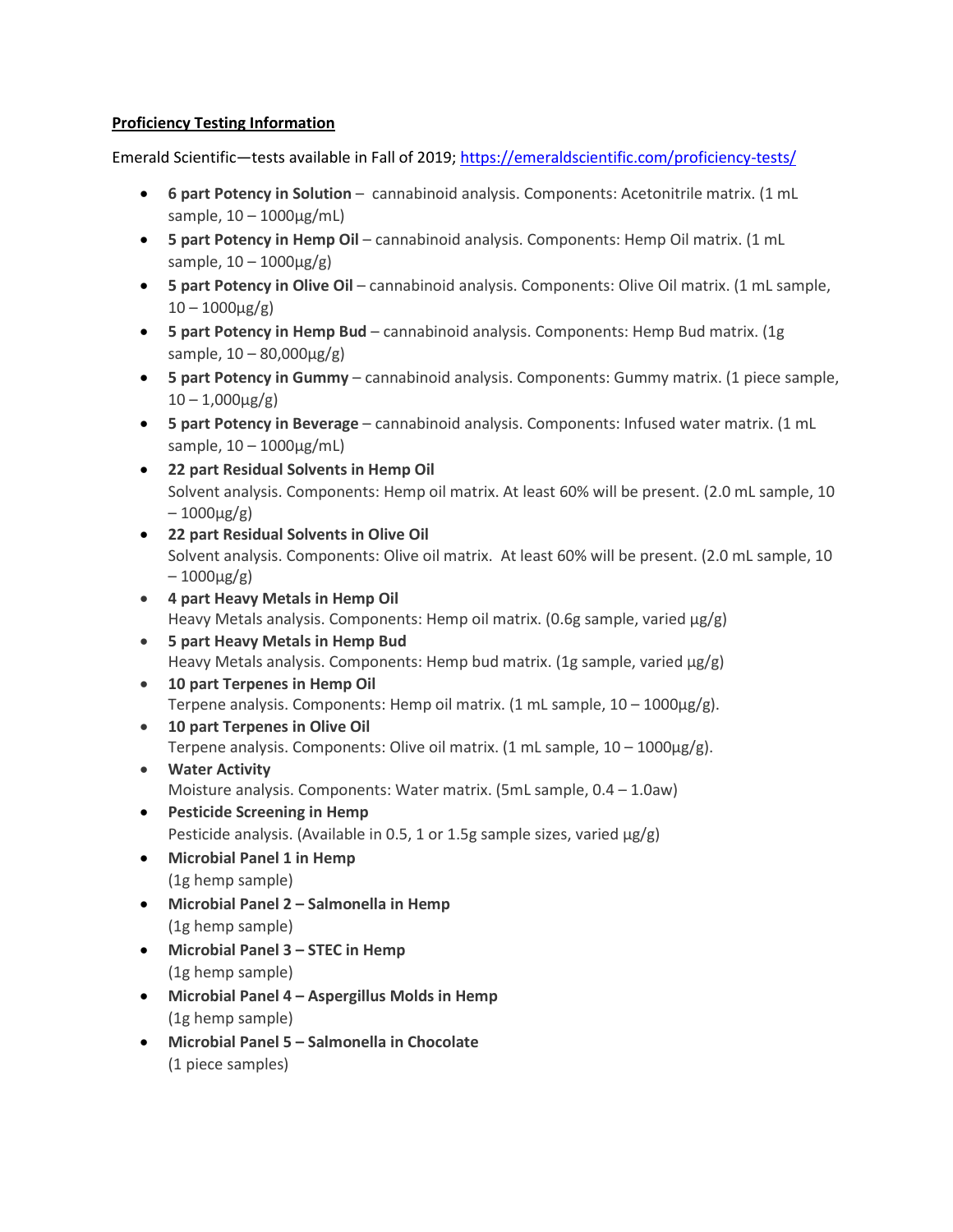- **Microbial Panel 6 – STEC in Chocolate** (1 piece samples)
- **Microbial Panel 7 – Salmonella in Hemp Oil** (1.2g hemp oil sample)
- **Microbial Panel 8 – STEC in Hemp Oil** (1.2g hemp oil sample)
- **Microbial Panel 9 – Aspergillus Molds in Hemp Oil** (1.2g hemp oil sample)
- **Mycotoxins in Hemp** (1g hemp sample)
- **Foreign Materials in Hemp** (500mg in hemp)

# Phenova [\(https://www.phenova.com/Home/cannabis\\_1\)](https://www.phenova.com/Home/cannabis_1)

# Phenova Cannabis and Hemp PT standards are available for:

- Potency/THC Content
- Pesticide Residues
- Residual Solvents
- Water/Moisture Content
- Heavy Metals
- Mycotoxins
- Terpenes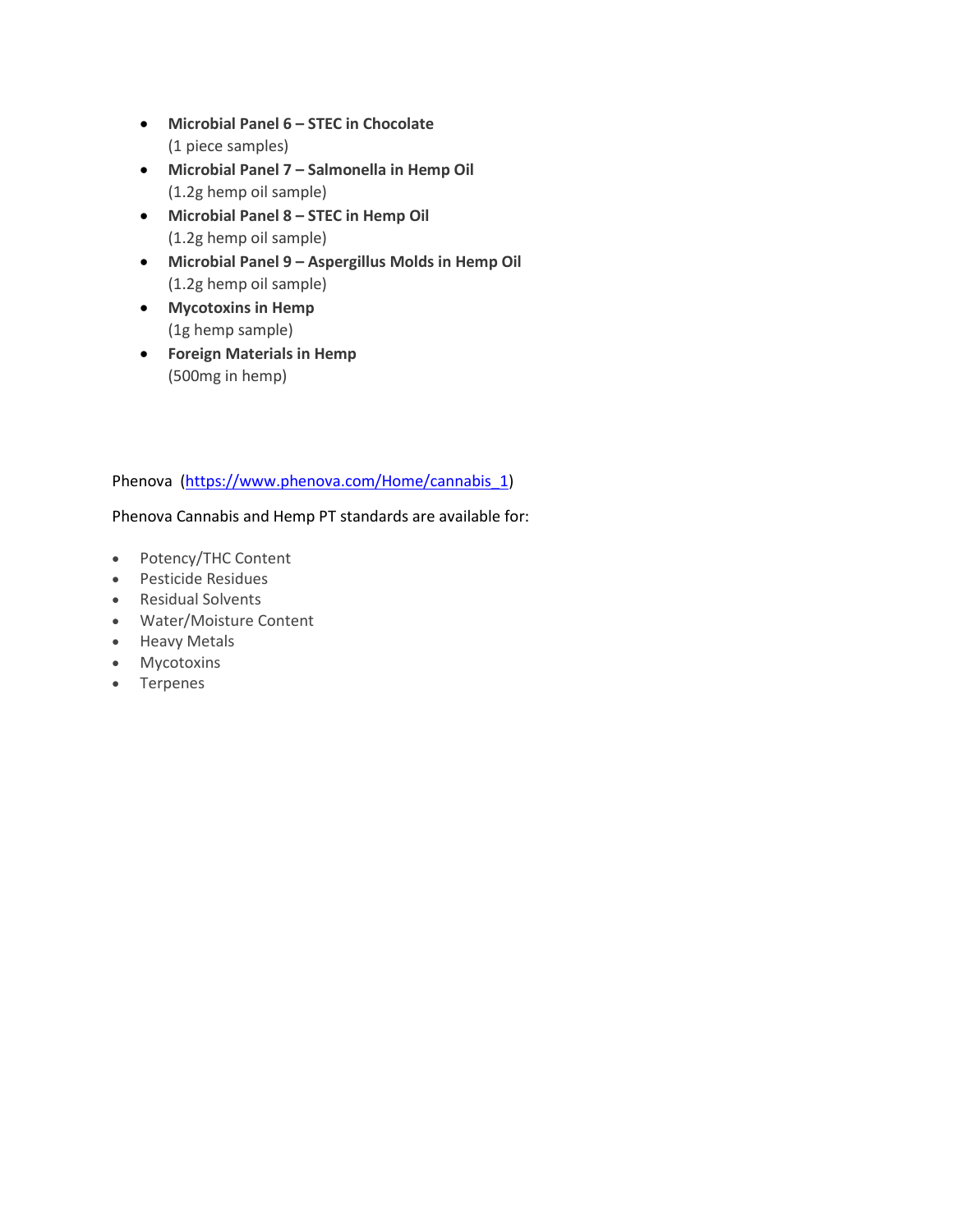| <b>DOL Project</b> | <b>Topic</b>                         | <b>Date Opened</b> | <b>FY</b> | <b>Board mbr</b> | <b>Current Status/Notes</b>                | Date     | <b>Effective</b> |
|--------------------|--------------------------------------|--------------------|-----------|------------------|--------------------------------------------|----------|------------------|
| <b>Number</b>      |                                      | by MCB             |           | point            |                                            | Adopted  | Date             |
|                    |                                      |                    |           | person(s)        |                                            | by MCB   |                  |
| JU2015200669       | <b>Omnibus Regulations</b>           |                    |           |                  | Adopted by board; filed with Lt Gov        | 11/20/15 | 2/21/16          |
|                    |                                      |                    |           |                  |                                            | Pg 23    |                  |
| JU2016200436-1     | Conduct of board meetings in alcohol | $2/11/16$ pg 2     | 16        |                  | Adopted by board; filed with Lt Gov        | 7/6/16   | 12/28/16         |
| JU2016200436-2     | [Reserved for anticipated future     |                    |           |                  | Closed due to inaction 2/26/19             | N/A      | N/A              |
|                    | work]                                |                    |           |                  |                                            |          |                  |
| JU2015201028       | Onsite consumption                   | 2/11/16            | 16        |                  | Board voted not to continue project 2/2/17 | N/A      | N/A              |
| JU2016200617       | Handler permits                      | $4/27/16$ ;        | 17        |                  | Sent to Lt Gov 4/20/18                     | 1/25/18  | 5/23/18          |
|                    |                                      | 2/2/17             |           |                  |                                            |          |                  |
| JU2016200611       | Testing                              | 6/9/16 pg 22       | 16        |                  | Signed by Lt Gov 6/5/17                    | 4/5/17   | 7/5/17           |
| JU2016200610       | Advertising requirements             | 6/9/16 pg 22       | 16        |                  | vote to put out for comment failed 7/14/17 | N/A      | N/A              |
|                    | Space planning and layout            |                    | 16        | Schulte          |                                            |          |                  |
|                    | Labeling and packaging               |                    | 16        |                  | Approved 7/14/17; rescinded 11/28(29?)     | N/A      | N/A              |
| JU2016200612       | Video surveillance (Schulte handout) | 6/9/16 pg 22       | 16        | Schulte          | Closed due to inaction 2/26/19             |          |                  |
| JU2016200609       | Participation of outside entities -  | $6/9/16$ pg 22     | 16        | Emmett           | Closed due to inaction 2/26/19             |          |                  |
|                    | residency requirements (BE handout)  |                    |           |                  |                                            |          |                  |
| JU2016200605       | Waste disposal (Springer motion)     | $6/9/16$ pg 23     | 16        | Springer         | Combined with waste disposal #2            | N/A      | N/A              |
| JU2016200613       | Retail store notices                 | 7/8/16 pg 16       | 17        |                  | Signed by Lt Gov 6/22/17                   | 4/5/17   | 7/22/17          |
| JU2016200837       | Requiring fingerprints for new       | 9/7/16             | 17        |                  | Signed by Lt Gov 6/19/17                   | 4/5/17   | 7/19/17          |
|                    | owners                               |                    |           |                  |                                            |          |                  |
| JU2016200838       | What happens to existing licenses if | 9/7/16             | 17        |                  | Signed by Lt Gov 6/27/17                   | 4/5/17   | 7/27/17          |
|                    | local gov opts out by ordinance      |                    |           |                  |                                            |          |                  |
| JU2016200839       | DEC approval before acceptance of    | 9/7/16             | 17        |                  | Signed by Lt Gov 6/27/17                   | 4/5/17   | 7/27/17          |
|                    | license application (food safety     |                    |           |                  |                                            |          |                  |
|                    | permit)                              |                    |           |                  |                                            |          |                  |
|                    | Advertisement; definition of         | 12/7/16            | 17        |                  | Board took no action on proposal (2/2/17)  | N/A      | N/A              |
|                    | "advertisement" and "logo"           |                    |           |                  |                                            |          |                  |
| JU2017200165       | Transportation                       | 2/2/17             | 17        |                  | signed by Lt Gov 9/11/17                   | 7/13/17  | 10/11/17         |
|                    |                                      |                    |           |                  |                                            |          |                  |
| JU2017200542       | Quality control                      | 2/2/17             | 17        |                  | Signed by Lt Gov 4/25/18                   | 11/29/17 | 5/25/18          |
|                    |                                      |                    |           |                  |                                            |          |                  |
|                    | Notify AMCO of crime on licensed     | 5/15/17            | 17        | Springer         | Signed by Lt Gov 4/25/18                   | 11/29/17 | 5/25/18          |
|                    | premises                             |                    |           |                  |                                            |          |                  |
| JU2018200397       | Waste disposal #2                    | 2/2/17             | 17        |                  | Signed by Lt Gov 9/20/18                   | 6/15/18  | 10/20/18         |
|                    |                                      |                    |           |                  |                                            |          |                  |
| JU2017200548       | <b>Onsite Consumption</b>            | 3/7/17             | 17        |                  | Signed by Lt Gov on 3/12/19                | 12/20/18 | 4/11/19          |
| JU2018200370       | Plant count for new cultivators      | 4/5/17             | 17        |                  | Signed by Lt Gov on 9/20/18                | 6/15/18  | 10/20/18         |
| JU2017200536-1     | Require testing licensee to notify   | 5/15/17            | 17        | Springer         | Signed by Lt Gov on 7/24/18                | 11/29/17 | 8/23/18          |
|                    | director of significant equipment    |                    |           |                  |                                            |          |                  |
|                    | failure                              |                    |           |                  |                                            |          |                  |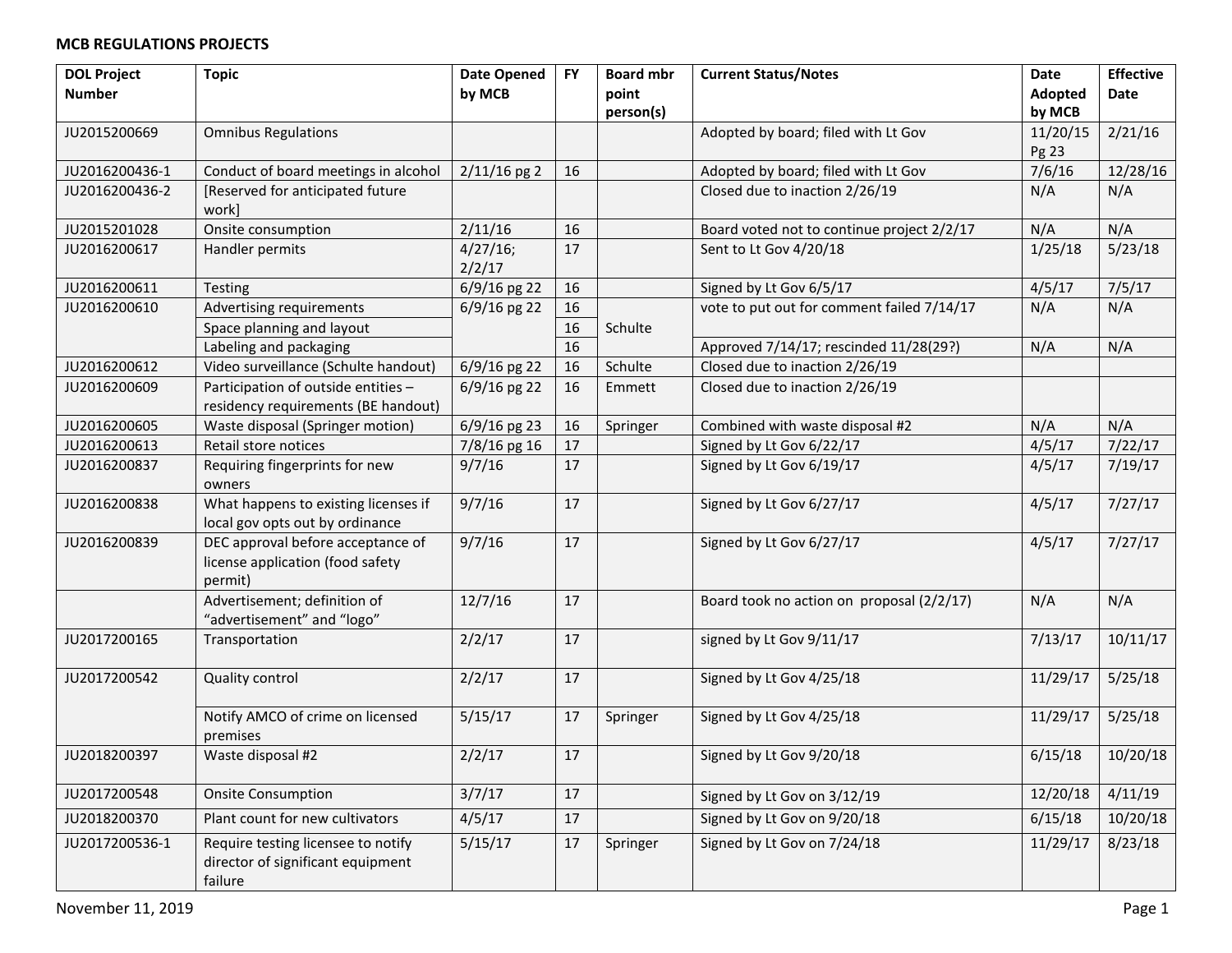| <b>DOL Project</b> | <b>Topic</b>                                                      | <b>Date Opened</b> | <b>FY</b> | <b>Board mbr</b> | <b>Current Status/Notes</b>                                                                | Date     | <b>Effective</b> |
|--------------------|-------------------------------------------------------------------|--------------------|-----------|------------------|--------------------------------------------------------------------------------------------|----------|------------------|
| <b>Number</b>      |                                                                   | by MCB             |           | point            |                                                                                            | Adopted  | <b>Date</b>      |
|                    |                                                                   |                    |           | person(s)        |                                                                                            | by MCB   |                  |
|                    | Separation distance                                               | 4/5/17             | 17        | Springer         | Draft on 9/14 agenda; no action                                                            | N/A      | N/A              |
| JU2017200477       | Timing of public objections                                       | 5/15/17            | 17        | Emmett           | Signed by Lt Gov on 11/28/17                                                               | 9/15/17  | 12/28/17         |
|                    | Local government jurisdiction                                     |                    | $17\,$    |                  |                                                                                            |          |                  |
| JU2017200533       | Revise definition of "direct or indirect                          | 5/15/17            | 17        | Springer         | adoption vote failed 11/29/17                                                              | N/A      | N/A              |
|                    | financial interest" at 3 AAC                                      |                    |           |                  |                                                                                            |          |                  |
|                    | 306.015(e)                                                        |                    |           |                  |                                                                                            |          |                  |
|                    | "Advertisement" and "promotional                                  |                    | 17        | Mlynarik;        | Signed by Lt Gov 9/17/18                                                                   | 6/15/18  | 10/17/18         |
|                    | activities"                                                       |                    |           | Miller           |                                                                                            |          |                  |
|                    |                                                                   |                    |           |                  |                                                                                            |          |                  |
| JU2017200827       | Allow licensees to participate in trade                           | 5/15/17            | 17        | Emmett           | Signed by Lt Gov 7/12/18                                                                   | 1/25/18  | 8/11/18          |
|                    | shows                                                             |                    |           |                  |                                                                                            | & 5/7/18 |                  |
|                    | Require corporation bylaws                                        | 9/14/17            | 18        | Jones            | Signed by Lt Gov 7/12/18                                                                   | 1/25/18  | 8/11/18          |
|                    | Multiple businesses on a lease                                    |                    | 18        |                  |                                                                                            | 1/25/18  | 8/11/18          |
|                    | Removal of affiliates                                             |                    | 18        |                  |                                                                                            | 1/25/18  | 8/11/18          |
|                    | Charging for multiple inspections                                 | 9/14/17            | 18        |                  | Signed by Lt Gov 7/12/18                                                                   | 1/25/18  | 8/11/18          |
|                    | Local gov approval of odor emissions                              | 9/14/17            | 18        | Springer         | Signed by Lt Gov 7/12/18                                                                   | 1/25/18  | 8/11/18          |
| JU2018200331.003   | Revise definition of "recreation or                               | 5/15/17            | 17        | Miller           | adoption vote failed 8/15/18                                                               | N/A      | N/A              |
|                    | youth center"                                                     |                    |           |                  |                                                                                            |          |                  |
| JU2018200331.002   | Extend video storage retention time                               | 11/14/17           | 18        | Springer         | vote to adopt failed 0-5 on 10/17/18                                                       | N/A      | N/A              |
| JU2018200331.001   | Date of issuance of handler permits                               | 1/25/18            | 18        | Jones            | Signed by Lt Gov 8/8/18                                                                    | 6/15/18  | 9/7/18           |
| JU2017200829       | Definition of resident                                            | 9/14/17            | 18        |                  | approved 1/25/18; rescinded 5/7/18                                                         | N/A      | N/A              |
|                    | Financial background investigations                               | 9/14/17            | 18        | Jones            | Draft on 11/14 agenda; voted out for public                                                |          |                  |
|                    |                                                                   |                    |           |                  | comment 11/29/17 comment period closed                                                     |          |                  |
|                    |                                                                   |                    |           |                  | 1/3/18; sent to cmte 1/25/18                                                               |          |                  |
|                    | Random sampling                                                   | 2/2/17             | 17        |                  | Draft on 11/14 agenda; referred to testing cmte                                            |          |                  |
|                    |                                                                   |                    |           |                  | 11/29/17                                                                                   |          |                  |
|                    | Require trim that is sold separately to                           | 5/15/17            | $17\,$    | Emmett;          | Voted out for public comment 7/14/17; posted                                               |          |                  |
|                    | be tested separately; kief                                        |                    |           | Miller           | 8/15/17; cmts due 9/22/17; on 11/14 agenda;                                                |          |                  |
|                    |                                                                   |                    |           |                  | referred to testing cmte 11/29/17                                                          |          |                  |
|                    | Streamline edibles testing                                        | 7/14/17            | 18        | Emmett           | Draft on 11/14 agenda; referred to testing cmte                                            |          |                  |
|                    |                                                                   |                    |           |                  | 11/29/17                                                                                   |          |                  |
| JU2019200634       | Overlapping premises                                              | 1/25/18            | 18        | Jones            | Draft on July 2019 agenda; amended and put out                                             |          |                  |
|                    |                                                                   |                    |           |                  | for comment 7/12/19; comments due 9/5/19;                                                  |          |                  |
|                    |                                                                   |                    |           |                  | Sept 2019--changes made, out for comment;                                                  |          |                  |
| JU2018200720       | Allow out-of-state investment in                                  | 1/25/18            | 18        |                  | comments due 10/30/19<br>Minor amendment and voted out for public                          | 5/1/19   |                  |
|                    |                                                                   |                    |           | Springer         |                                                                                            |          |                  |
|                    |                                                                   |                    |           |                  |                                                                                            |          |                  |
|                    | testing labs: Ownership of Marijuana<br><b>Testing Facilities</b> |                    |           |                  | comment 6/15/18; cmts due 9/7/18; Jones to<br>work on revisions for December February mtg; |          |                  |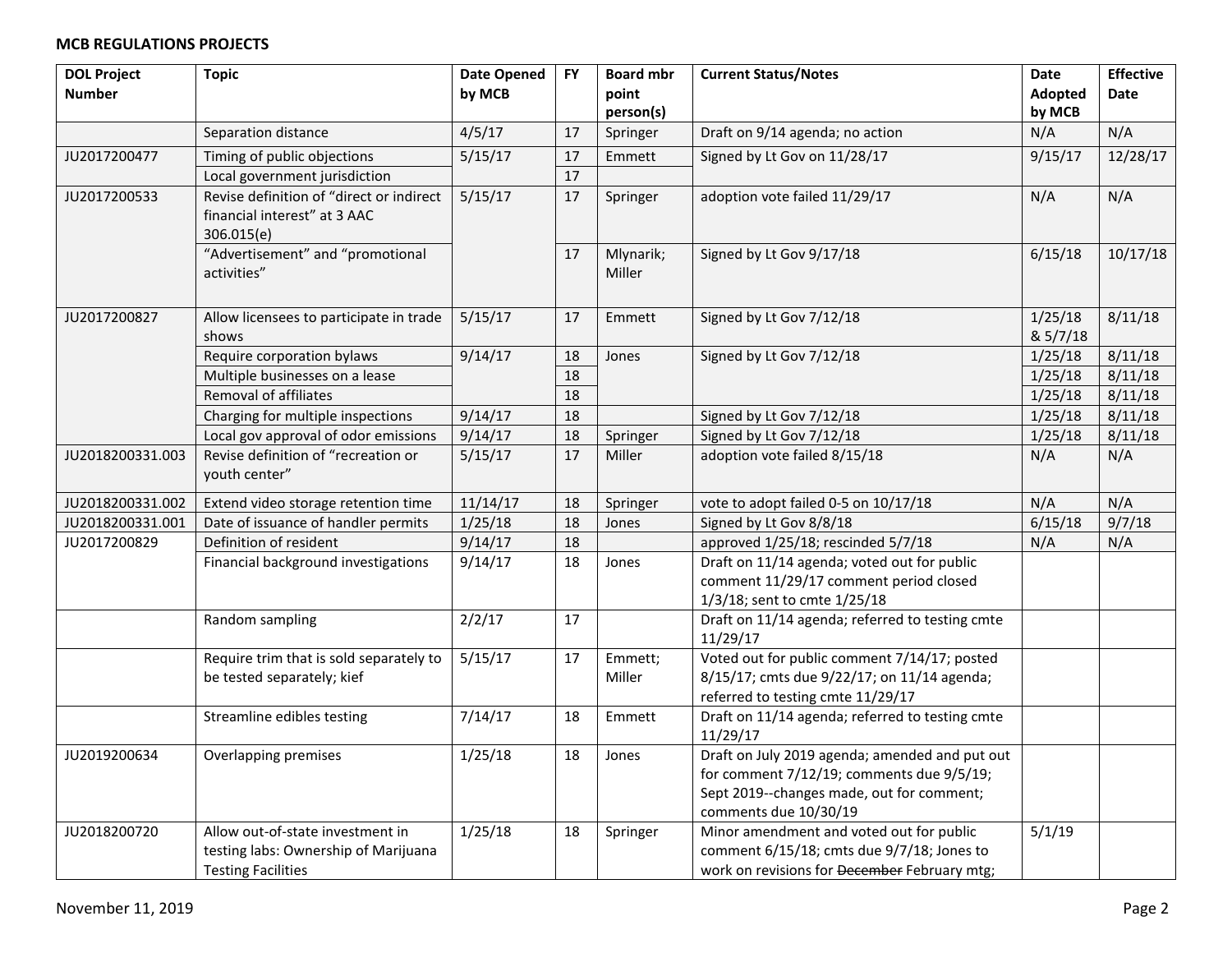| <b>DOL Project</b> | <b>Topic</b>                                         | <b>Date Opened</b> | <b>FY</b> | <b>Board mbr</b> | <b>Current Status/Notes</b>                          | Date     | <b>Effective</b> |
|--------------------|------------------------------------------------------|--------------------|-----------|------------------|------------------------------------------------------|----------|------------------|
| <b>Number</b>      |                                                      | by MCB             |           | point            |                                                      | Adopted  | Date             |
|                    |                                                      |                    |           | person(s)        |                                                      | by MCB   |                  |
|                    |                                                      |                    |           |                  | out for comment 2/20/19; comments due                |          |                  |
|                    |                                                      |                    |           |                  | 4/12/19; adopted 5/1/19; sent to DOL 5/23/19;        |          |                  |
|                    |                                                      |                    |           |                  | Sept 2019 language revision requested by DOL,        |          |                  |
|                    |                                                      |                    |           |                  | board rescinds adoption, changes language to         |          |                  |
|                    |                                                      |                    |           |                  | DOL's, put out for public comment; cmts due          |          |                  |
|                    |                                                      |                    |           |                  | 10/30/19                                             |          |                  |
| JU2018200819       | License conversion                                   | 1/25/18            | 18        | Jones            | sent to Lt Gov 12/13/18; signed by Lt Gov<br>1/22/19 | 10/17/18 | 2/21/19          |
| JU2018200818       | License expiration for renewal                       | 6/15/18            | 18        | Jones            | sent to Lt Gov 12/11/18; signed by Lt Gov<br>1/22/19 | 10/17/18 | 2/21/19          |
|                    | Ownership change when licensees                      | 1/25/18            | 18        | Jones            | sent to Lt Gov 12/11/18; signed by Lt Gov            | 10/17/18 | 2/21/19          |
|                    | don't change                                         |                    |           |                  | 1/22/19                                              |          |                  |
|                    | Wholesale concentrates to retail                     | 6/15/18            | 18        | Emmett           | sent to Lt Gov 12/11/18; signed by Lt Gov            | 10/17/18 | 2/21/19          |
|                    |                                                      |                    |           |                  | 1/22/19                                              |          |                  |
| JU2018200994       | Sample jars                                          | 8/15/18            | 19        | Emmett           | Signed by Lt Gov 4/9/19                              | 2/20/19  | 5/9/19           |
| JU2018200632.001   | Testing Working Group Recs #1 - Part<br>$\mathbf{1}$ | 6/15/18            | 18        | Emmett           | Signed by Lt Gov 10/9/18                             | 8/15/18  | 11/8/18          |
| JU2018200989       | Testing Working Group Recs #1 - Part                 |                    | 18        |                  | Parts of project referred to testing cmte 8/15/18;   | 2/20/19  | 5/9/19           |
|                    | 2 (Tracking and Grading)                             |                    |           |                  | voted out for comment 10/17/18; comments due         |          |                  |
|                    |                                                      |                    |           |                  | 12/12/18; on February agenda; small portion          |          |                  |
|                    | Name revised to THC CBD definitions                  |                    |           |                  | adopted 2/20/19; remainder sent back to              |          |                  |
|                    |                                                      |                    |           |                  | staff/working group for revisions; to DOL            |          |                  |
|                    |                                                      |                    |           |                  | @3/18/19; to Lt Gov 4/1/19; Signed by Lt Gov         |          |                  |
|                    |                                                      |                    |           |                  | 4/9/19                                               |          |                  |
| JU2019200398       | Tracking and Grading (TWG Part 2)                    | 6/15/19            | 18        | Emmett           | Part of regs proposal sent back for more work on     | 7/12/19  |                  |
|                    |                                                      |                    |           |                  | 2/20/19; put out for comment 5/1/19; cmts due        |          |                  |
|                    |                                                      |                    |           |                  | 6/19/19; amended and adopted 7/11/19; to DOL         |          |                  |
|                    |                                                      |                    |           |                  | mid-August                                           |          |                  |
| JU2018200820       | Expiration of public notice                          | 6/15/18            | 18        | Emmett           | sent to Lt Gov 12/14/18; signed by Lt Gov<br>1/22/19 | 10/17/18 | 2/21/19          |
| JU2018200746       | Definition of residency #2                           | 6/15/18            | 18        | Emmett           | sent to Lt Gov 12/14/18; signed by Lt Gov            | 10/17/18 | 2/21/19          |
|                    |                                                      |                    |           |                  | 1/22/19                                              |          |                  |
| JU2019200010       | Protest by local government                          | 12/20/18           | 19        |                  | Signed by Lt Gov 4/9/19                              | 2/20/19  | 5/9/19           |
| JU2018200829       | All licensees have handler permits                   | 8/15/18            | 19        | Jones            | sent to Lt Gov 12/11/18; signed by Lt Gov            | 10/17/18 | 2/21/19          |
|                    |                                                      |                    |           |                  | 1/22/19                                              |          |                  |
|                    | Effective date of ownership change                   | 8/15/18            | 19        | Jones            | sent to Lt Gov 12/11/18; signed by Lt Gov            | 10/17/18 | 2/21/19          |
|                    |                                                      |                    |           |                  | 1/22/19                                              |          |                  |
| JU2018200993       | Handler permit renewal fee                           | 8/15/18            | 19        | Jones            | Signed by Lt Gov 4/9/19                              | 2/20/19  | 5/9/19           |
| JU2018200990       | Follow approved operating plan                       | 8/15/18            | 19        | Emmett           | Signed by Lt Gov 4/9/19                              | 2/20/19  | 5/9/19           |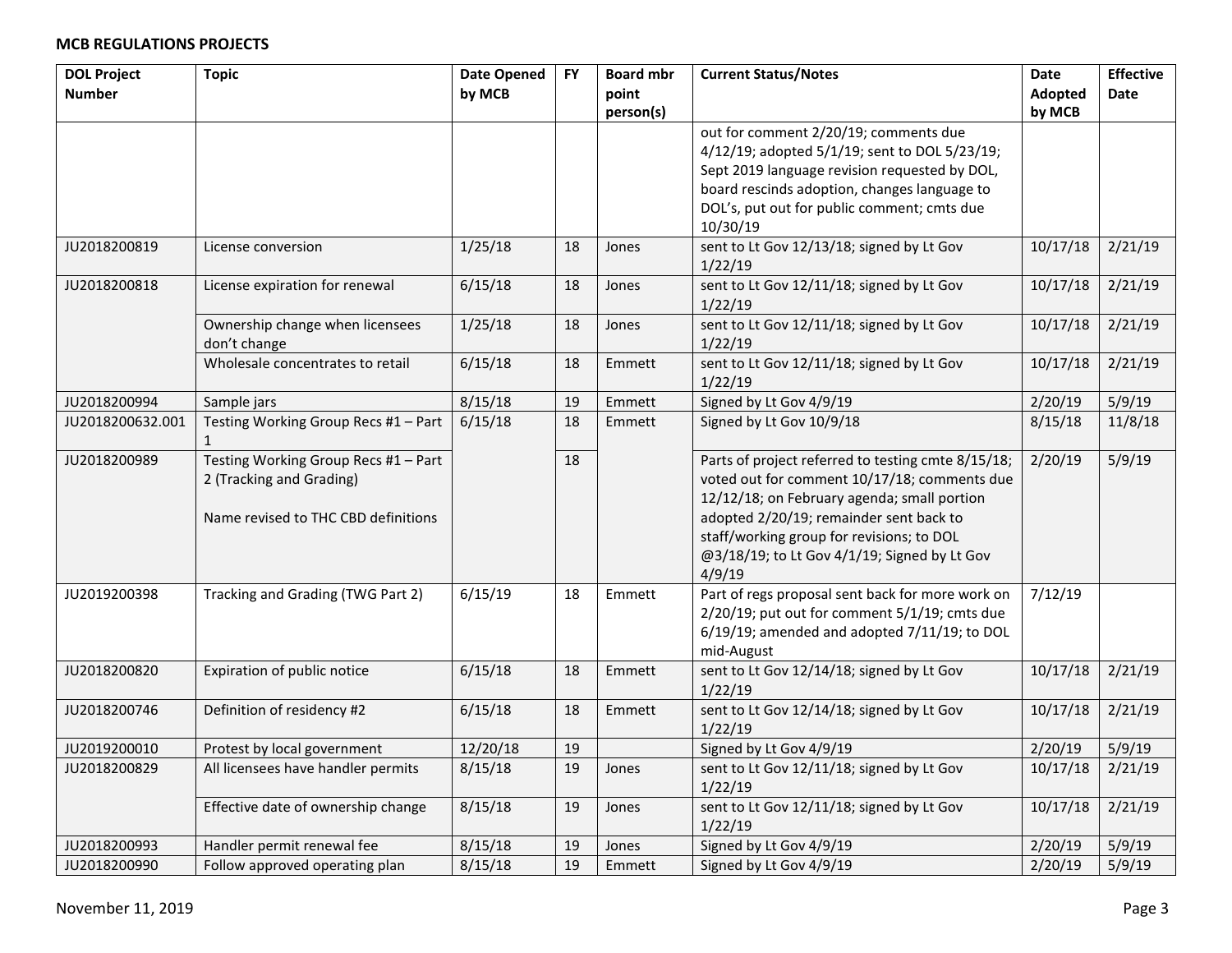| <b>DOL Project</b> | <b>Topic</b>                            | <b>Date Opened</b> | <b>FY</b> | <b>Board mbr</b> | <b>Current Status/Notes</b>                        | <b>Date</b> | <b>Effective</b> |
|--------------------|-----------------------------------------|--------------------|-----------|------------------|----------------------------------------------------|-------------|------------------|
| <b>Number</b>      |                                         | by MCB             |           | point            |                                                    | Adopted     | Date             |
|                    |                                         |                    |           | person(s)        |                                                    | by MCB      |                  |
| JU2018200992       | Inspection parameters                   | 8/15/18            | 19        | Emmett/          | Draft on 10/16 agenda; voted out for comment       |             |                  |
|                    |                                         |                    |           | Miller           | 10/17/18; comments due 12/12/18; on 12/21,         |             |                  |
|                    |                                         |                    |           |                  | tabled to February meeting; sent back to staff for |             |                  |
|                    |                                         |                    |           |                  | more work 2/20/19                                  |             |                  |
|                    | Fine schedule                           | 8/15/18            | 19        | Jones            | Sbcmte (Jones, Ankerfelt, Hoelscher) to work for   |             |                  |
|                    |                                         |                    |           |                  | December February mtg; out for comment             |             |                  |
|                    |                                         |                    |           |                  | 2/20/19; comments due 4/12/19; tabled 5/1/19;      |             |                  |
|                    |                                         |                    |           |                  | out for comment for 45 days on 7/12/19; cmts       |             |                  |
|                    |                                         |                    |           |                  | due 9/20/19                                        |             |                  |
| JU2019200011       | University as licensee                  | 10/17/18           | 19        | Springer         | Draft on 12/20/18 agenda; voted out for            |             |                  |
|                    |                                         |                    |           |                  | comment 12/20/18; comments due 2/8; sent           |             |                  |
|                    |                                         |                    |           |                  | back to staff for more work 2/20/19                |             |                  |
| JU2019200009       | Fingerprints for individuals            | 10/17/18           | 19        | Emmett           | Signed by Lt Gov 4/9/19                            | 2/20/19     | 5/9/19           |
| JU2019200012       | License fees                            | 10/17/18           | 19        | Emmett           | Signed by Lt Gov 4/1/19                            | 2/20/19     | 5/1/19           |
| JU2019200194       | Handler courses                         | 10/17/18           | 19        | Emmett           | Signed by Lt Gov 7/22/19                           | 5/1/19      | 8/21/19          |
| JU2019200191       | Denial of license application           | 10/17/18           | 19        | Emmett           | Signed by Lt Gov 7/22/19                           | 5/1/19      | 8/21/19          |
| JU2019200742       | <b>Umbrella Categories for Products</b> | 10/17/18           | 19        | Emmett           | Draft on September 2019 agenda; put out for        |             |                  |
|                    |                                         |                    |           |                  | comment 9/23/19; cmts due 11/15/19                 |             |                  |
| JU2019200399       | <b>Onsite Consumption Cleanup</b>       | 2/20/19            | 19        | Emmett           | put out for comment 5/1/19; cmts due 6/19/19;      |             |                  |
|                    |                                         |                    |           |                  | returned to staff for more work 7/12/19;           |             |                  |
|                    |                                         |                    |           |                  | revisions on November agenda                       |             |                  |
|                    | Packaging and Labeling                  | 2/20/19            | 19        | Emmett           |                                                    |             |                  |
| JU2019200637       | Revocation of Handler permit            | 2/20/19            | 19        | Springer         | Initial draft on July 2019 agenda; out for         | 9/12/19     |                  |
|                    | revisions                               |                    |           |                  | comment 7/12/19; comments due 9/5/19; on           |             |                  |
|                    |                                         |                    |           |                  | September 2019 agenda; adopted; to DOL             |             |                  |
|                    |                                         |                    |           |                  | 10/1/19; back to board 11/13/19 for minor          |             |                  |
|                    |                                         |                    |           |                  | corrections                                        |             |                  |
|                    | Transportation                          | 2/20/19            | 19        | Emmett           |                                                    |             |                  |
|                    | Retesting                               | 2/20/19            | 19        | Emmett           | Initial draft on November 2019 agenda              |             |                  |
|                    | Advertising                             | 2/20/19            | 19        | Miller           | AAG awaiting "wish list" of topics for scoping     |             |                  |
|                    |                                         |                    |           |                  | notice                                             |             |                  |
| JU2019200396       | <b>Testing Oversight</b>                |                    | 19        |                  | put out for comment 5/1/19; cmts due 6/19/19;      |             |                  |
|                    |                                         |                    |           |                  | DEC to amend compliance document, then out         |             |                  |
|                    |                                         |                    |           |                  | for comment 7/12/19; comments due 9/5/19; on       |             |                  |
|                    |                                         |                    |           |                  | September 2019 agenda; out for comment with        |             |                  |
|                    |                                         |                    |           |                  | 9/30/19 amended DEC document, cmts.due             |             |                  |
|                    |                                         |                    |           |                  | 11/2/19                                            |             |                  |
|                    | <b>Infants on Premises</b>              | 5/1/19             | 19        |                  | Draft on September 2019 agenda; remove             |             |                  |
|                    |                                         |                    |           |                  | amendment to 306.325 and put out for               |             |                  |
|                    |                                         |                    |           |                  | comment, cmts. due 10/30/19                        |             |                  |